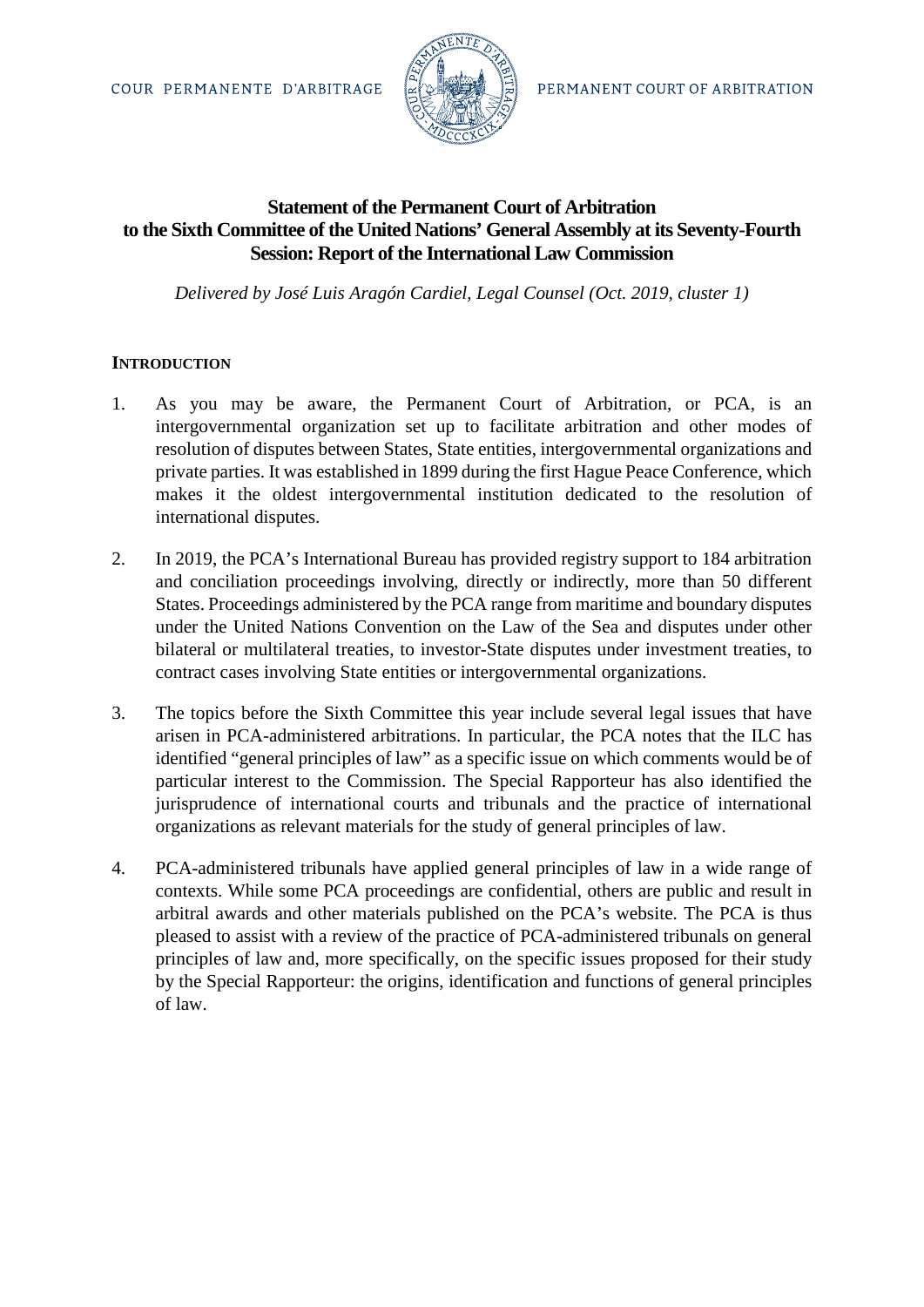#### **ORIGINS OF GENERAL PRINCIPLES**

<u>.</u>

- 5. A first area where decisions in PCA-administered cases may be of illustrative value to the Commission is the origin of general principles as a source of international law.
- 6. The Special Rapporteur has already identified as relevant the awards of several early PCA tribunals that resorted to "principles of International Law and the maxims of justice"[1](#page-1-0) in the absence of a more directly applicable rule of decision, including the 1902 *Pious Fund of the Californias* case,<sup>[2](#page-1-1)</sup> the 1904 case concerning the *Preferential Treatment of Claims of Blockading Powers against Venezuela*, [3](#page-1-2) the 1910 *North Atlantic Coast Fisheries Case[4](#page-1-3)* and the 1912 *Russian Claim for Interest on Indemnities* case. [5](#page-1-4)
- 7. These early cases provide valuable insight into the underpinnings of general principles. Amongst other things, these decisions derived the existence of general principles of law (such as the existence of an "international servitude"[6](#page-1-5) , the principle of *res judicata*, [7](#page-1-6) or the obligation to pay compensatory interest<sup>[8](#page-1-7)</sup>) from the domestic law of various States and from historical sources such as Roman law, thus suggesting that general principles are common to different legal traditions and have often stood the test of time to qualify as such.

<span id="page-1-0"></span><sup>1</sup> *Preferential Treatment of Claims of Blockading Powers against Venezuela (Germany, Great Britain and Italy v. Venezuela)*, PCA Case No. 1903-01, Award, 22 February 1904 (Tribunal: N.V. Mourawieff, H. Lammasch, F. de Martens), available at: [https://pca-cpa.org/en/cases/76/,](https://pca-cpa.org/en/cases/76/) p. 2.

<span id="page-1-1"></span><sup>2</sup> *The Pious Fund Case (United States of America v. Mexico)*, PCA Case No. 1902-01 (Tribunal: Edward Fry, F. de Martens, T.M.C. Asser, A. F. de Savornin Lohman, Henning Matzen), Award, 14 October 1902 available at: [https://pca-cpa.org/en/cases/75/.](https://pca-cpa.org/en/cases/75/)

<span id="page-1-2"></span><sup>3</sup> *Preferential Treatment of Claims of Blockading Powers against Venezuela (Germany, Great Britain and Italy v. Venezuela)*, PCA Case No. 1903-01, Award, 22 February 1904 (Tribunal: N.V. Mourawieff, H. Lammasch, F. de Martens), available at: [https://pca-cpa.org/en/cases/76/,](https://pca-cpa.org/en/cases/76/) p. 2.

<span id="page-1-3"></span><sup>4</sup> *The North Atlantic Coast Fisheries Case (Great Britain / United States of America)*, PCA Case No. 1909- 01 (Tribunal: H. Lammash; A. F. de Savornin Lohman; G. Gray; Luis M. Drago; Charles Fitzpatrick), Award, 7 September 1910, available at: [https://pca-cpa.org/en/cases/74/.](https://pca-cpa.org/en/cases/74/)

<span id="page-1-4"></span><sup>5</sup> *Russian Claim for Interest on Indemnities (Russia / Turkey)*, PCA Case No. 1910-02 (Tribunal: C.E. Lardy, Michael von Taube, André Mandelstam, Herante Abro Bey, Ahmed Réchid Bey), Award, 11 November 1912, available at: [https://pca-cpa.org/en/cases/89/.](https://pca-cpa.org/en/cases/89/)

<span id="page-1-5"></span><sup>6</sup> *The North Atlantic Coast Fisheries Case (Great Britain / United States of America)*, PCA Case No. 1909- 01 (Tribunal: H. Lammash; A. F. de Savornin Lohman; G. Gray; Luis M. Drago; Charles Fitzpatrick), Award, 7 September 1910, available at: [https://pca-cpa.org/en/cases/74/,](https://pca-cpa.org/en/cases/74/) p. 9.

<span id="page-1-6"></span><sup>7</sup> *The Pious Fund Case (United States of America v. Mexico)*, PCA Case No. 1902-01 (Tribunal: Edward Fry, F. de Martens, T.M.C. Asser, A. F. de Savornin Lohman, Henning Matzen), Award, 14 October 1902 available at: [https://pca-cpa.org/en/cases/75/.](https://pca-cpa.org/en/cases/75/)

<span id="page-1-7"></span><sup>8</sup> *Russian Claim for Interest on Indemnities (Russia / Turkey)*, PCA Case No. 1910-02 (Tribunal: C.E. Lardy, Michael von Taube, André Mandelstam, Herante Abro Bey, Ahmed Réchid Bey), Award, 11 November 1912, available at: [https://pca-cpa.org/en/cases/89/,](https://pca-cpa.org/en/cases/89/) p. 10.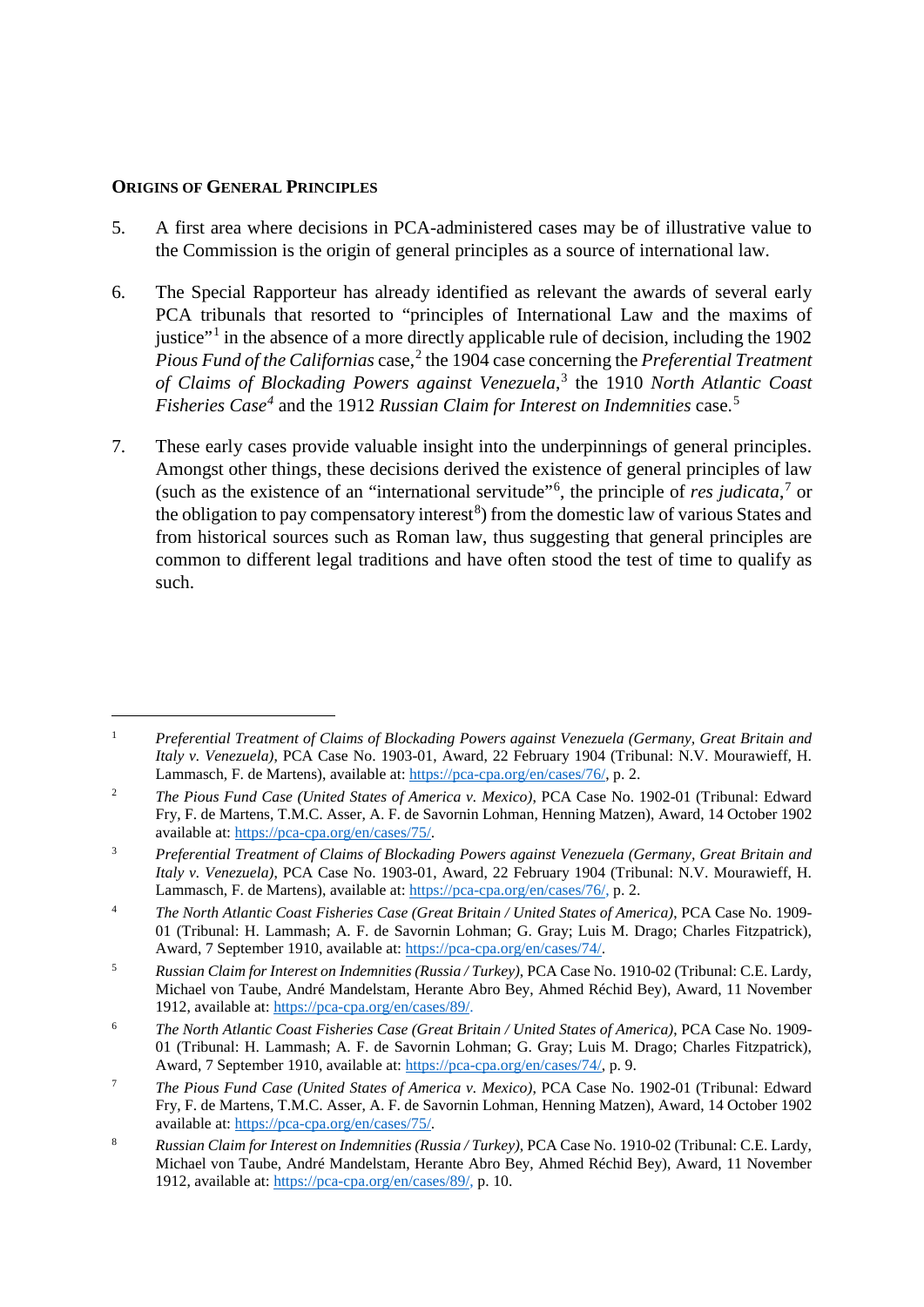- 8. This idea was echoed by the tribunal in the 1909 boundary delimitation *Grisbådarna Case* between Norway and Sweden. In its award, the tribunal identified certain "fundamental principles of the law of nations, both ancient and modern, according to which maritime territory is an essential appurtenance of land territory."<sup>[9](#page-2-0)</sup>
- 9. Aside from these examples, the tribunal in the 1905 *Muscat Dhows* case was explicit in identifying precise sources of general principles: the "principles of the law of nations," it found, are an expression of "treaties existing at that time, []internationally recognized legislation and []international practice."[10](#page-2-1)
- 10. A similar finding was made much more recently by the tribunal in the 2008 *Abyei Arbitration* between the Government of Sudan and the Sudan People's Liberation Movement,<sup>[11](#page-2-2)</sup> which has also been referenced by the Special Rapporteur. Faced with a "paucity of authority on what 'excess of mandate' concretely represents in law," this tribunal decided to rely on "principles of review applicable in public international law and national legal systems, insofar as the latter's practices are commonly shared," which it deemed might be "relevant as general principles of law and practices."[12](#page-2-3)
- 11. The case law of the PCA thus lends support to Draft conclusion 3 in suggesting that general principles of law have a dual domestic and international origin.
- 12. I would also commend one PCA investment case to the attention of the International Law Commission—*Saluka v. the Czech Republic*. [13](#page-2-4) Faced with the issue of determining jurisdiction over a counterclaim brought by the respondent State, the tribunal referred to provisions in several international instruments, namely the UNCITRAL Arbitration Rules, the ICSID Convention and the Iran-US Claims Settlement Declaration, as reflections of "a general legal principle as to the nature of the close connection which a counterclaim must have with the primary claim if a tribunal with jurisdiction over the primary claim is to have jurisdiction also over the counterclaim."[14](#page-2-5) It is noteworthy that, in identifying a principle of close connection of counterclaims, the *Saluka* tribunal referenced international sources alone. This decision may thus be relevant to the

<span id="page-2-0"></span><sup>9</sup> *The Grisbådarna Case (Sweden / Norway)*, PCA Case No. 1908-01 (Tribunal: J.A. Loeff, F.V.N. Beichmann, K.Hj. L. Hammarskjöld), Award, 23 October 1909, available at: [https://pca](https://pca-cpa.org/en/cases/77/)[cpa.org/en/cases/77/,](https://pca-cpa.org/en/cases/77/) p. 4.  $\overline{9}$ 

<span id="page-2-1"></span><sup>10</sup> *The Muscat Dhows Case* (France / Great Britain), PCA Case No. 1904-01 (Mr. H. Lammasch, Mr. M. W. Fuller, Jonkheer A.F. de Savornin Lohman), Award, 8 August 1905, available at: [https://pca](https://pca-cpa.org/en/cases/93/)[cpa.org/en/cases/93/,](https://pca-cpa.org/en/cases/93/) p. 2.

<span id="page-2-2"></span><sup>11</sup> *The Abyei Arbitration (Republic of Sudan / Sudan People's Liberation Movement)*, PCA Case No. 2008- 07 (Tribunal: Pierre-Marie Dupuy as President, Awn Al-Khasawneh, Gerhard Hafner, W. Michael Reisman, Stephen Schwebel), Award, 22 July 2009, available at: [https://pca-cpa.org/en/cases/92/.](https://pca-cpa.org/en/cases/92/)

<span id="page-2-3"></span><sup>12</sup> Ibid, para. 401.

<span id="page-2-4"></span><sup>13</sup> *Saluka Investments B.V. v. Czech Republic*, PCA Case No. 2001-03 (Tribunal: Arthur Watts as President, L. Yves Fortier, Peter Behrens), available at: [https://pca-cpa.org/en/cases/101/.](https://pca-cpa.org/en/cases/101/)

<span id="page-2-5"></span><sup>&</sup>lt;sup>14</sup> Ibid, Decision on Jurisdiction over the Czech Republic's Counterclaim, 7 May 2004, para. 76.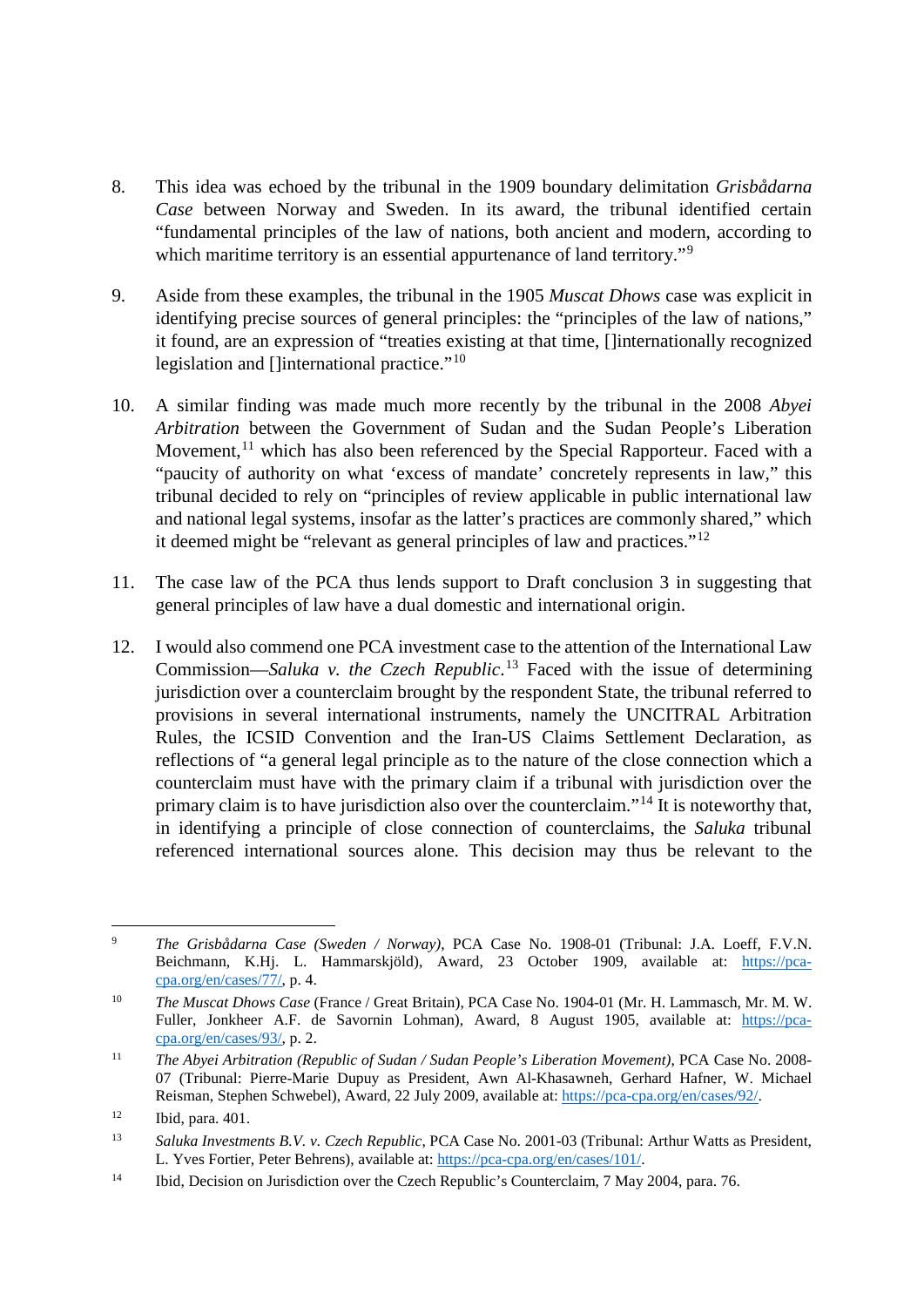Commission's ongoing discussion regarding the appropriateness of a self-standing category of general principles formed within the international legal order.

## **IDENTIFICATION OF GENERAL PRINCIPLES**

- 13. The PCA also notes that the Special Rapporteur expects to dedicate his third report to the identification of general principles of law, including the question of the requirement of recognition set forth in Article 38, paragraph 1 (c) of the Statute of the International Court of Justice.
- 14. Amongst other examples, PCA-administered tribunals have found that the requirement of recognition is satisfied with regard to the principles of unjust enrichment,<sup>[15](#page-3-0)</sup> estoppel by representation, <sup>[16](#page-3-1)</sup> judicial estoppel, <sup>[17](#page-3-2)</sup> abuse of rights, <sup>[18](#page-3-3)</sup> and *uti possidetis iuris*. <sup>[19](#page-3-4)</sup>
- 15. As an example of lack of recognition, PCA-administered tribunals in the investor-State context have rejected the existence of a "clean hands" principle on the basis that it fails to rise to the level of recognition and consensus traditionally required for general principles of law. In this connection, the Tribunal in the *Yukos* arbitrations noted that no "single majority decision" had been brought to its consideration "where an international court or arbitral tribunal has applied the principle of "unclean hands" in an inter-State or investor-State dispute and concluded that, as a principle of international law, it operated as a bar to a claim."[20](#page-3-5)

<u>.</u>

<span id="page-3-0"></span><sup>15</sup> Ibid, Partial Award, 17 March 2006, para. 449

<span id="page-3-1"></span><sup>16</sup> *Chagos Marine Protected Area Arbitration (Mauritius v. United Kingdom)*, PCA Case No. 2011-03 (Tribunal: Ivan Shearer, Sir Christopher Greenwood, Albert Hoffman, James Kateka, Rüdiger Wolfrum), Award, 18 March 2015, available at[: https://pca-cpa.org/en/cases/11/,](https://pca-cpa.org/en/cases/11/) para. 435.

<span id="page-3-2"></span><sup>17</sup> *1. Chevron Corporation and 2. Texaco Petroleum Company v. The Republic of Ecuador*, PCA Case No. 2009-23 (Tribunal: Mr. V.V. Veeder QC as President; Dr. Horacio Grigera Naón; Prof. Vaughan Lowe QC), Second Partial Award on Track II of 30 August 2018, available at [https://pca-cpa.org/en/cases/49/,](https://pca-cpa.org/en/cases/49/) paras. 7.105-7.114.

<span id="page-3-3"></span><sup>&</sup>lt;sup>18</sup> *Philip Morris Asia Limited v. Commonwealth of Australia, PCA Case No. 2012-12 (Tribunal: Karl-Heinz* Böckstiegel as President, Gabrielle Kaufmann-Kohler, Donald McRae), Award on Jurisdiction and Admissibility, 17 December 2015, available at: [https://pca-cpa.org/en/cases/5/,](https://pca-cpa.org/en/cases/5/) para. 539.

<span id="page-3-4"></span><sup>&</sup>lt;sup>19</sup> *Arbitration between the Republic of Croatia and the Republic of Slovenia*, PCA Case No. 2012-04 (Tribunal: Gilbert Guillaume as President, Rolf Einar Fife, Prof. Vaughan Lowe QC, Nicolas Michel, Bruno Simma), Final Award, 29 June 2017, available at: [https://pca-cpa.org/en/cases/3/,](https://pca-cpa.org/en/cases/3/) para. 256.

<span id="page-3-5"></span><sup>20</sup> *See*, *inter alia*, *Veteran Petroleum Limited (Cyprus) v. The Russian Federation*, PCA Case No. 2005- 03/AA226 (Tribunal: L. Yves Fortier PC CC OQ QC as President, Charles Poncet, Stephen Schwebel), Final Award, 18 July 2014, available at: [https://pca-cpa.org/en/cases/62,](https://pca-cpa.org/en/cases/62) para. 1362.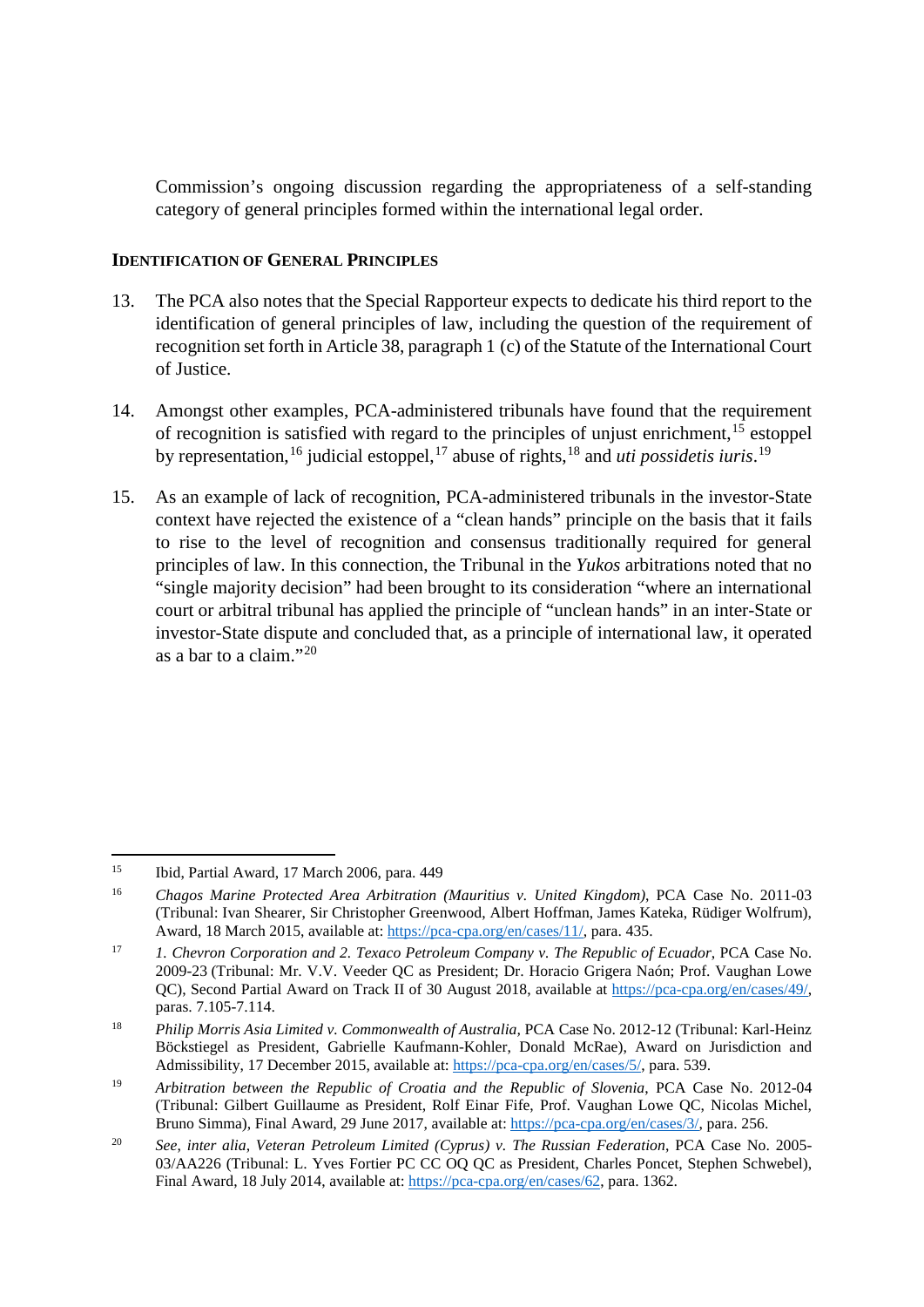- 16. This finding was echoed in *South American Silver v. Bolivia*, [21](#page-4-0) where the Tribunal noted that most of the investment jurisprudence that had been invoked to support the existence of the clean hands doctrine had rejected investor claims "based on the appropriate treaty provisions or the applicable national law without basing their decisions on the clean hands doctrine or advancing it as a general principle of international law."<sup>[22](#page-4-1)</sup>
- 17. These observations give rise to the question of whether recognition of certain general principles of law must be specifically proved for such principles to be applied, and, if so, what sort of materials may serve as proper evidence of recognition. The Special Rapporteur may wish to consider this question in one of his forthcoming reports.

### **FUNCTIONS OF GENERAL PRINCIPLES**

- 18. Finally, the Commission has expressed an interest in having the Special Rapporteur address the functions of general principles in one of his future reports.
- 19. In this regard, several tribunals in PCA-administered proceedings have applied general principles of international law in circumstances where treaties or customary international law did not provide a rule of decision.
- 20. A first example is the *Indus Waters Kishenganga Arbitration* between Pakistan and India.[23](#page-4-2) Within the context of a request for interim measures, Pakistan advanced the existence of a "proceed at own risk" principle that should apply in the event that India failed to cease work on the construction of the Kishenganga Hydro-Electric Project during the pendency of the arbitration. In particular, citing the International Court of Justice's order in the *Passage through the Great Belt case*, Pakistan argued that, pursuant to the "proceed at own risk" principle, "a state engaged in works that may violate the rights of another state can proceed only at its own risk." Noting that India had "specifically recognized" that the continuation of the construction of the project would proceed on the basis of the principle,  $24$  the tribunal allowed certain aspects of the construction of the dam to proceed undisturbed.<sup>[25](#page-4-4)</sup>

<span id="page-4-0"></span><sup>21</sup> *South American Silver Limited (Bermuda) v. The Plurinational State of Bolivia*, PCA Case No. 2013-15 (Tribunal: Eduardo Zuleta Jaramillo as President, Prof. Francisco Orrego Vicuña, Osvaldo César Guglielmino), Award, 30 August 2018, available at: [https://pca-cpa.org/en/cases/54/.](https://pca-cpa.org/en/cases/54/)  $21$ 

<span id="page-4-1"></span><sup>22</sup> Ibid, para. 448.

<span id="page-4-2"></span><sup>23</sup> *Indus Waters Kishenganga Arbitration (Pakistan v. India)*, PCA Case No. 2011-01 (Tribunal: Stephen M. Schwebel as President, Sir Franklin Berman, Howard S. Wheater, Lucius Caflisch, Jan Paulsson, Bruno Simma, Peter Tomka), available at: [https://pca-cpa.org/en/cases/20/.](https://pca-cpa.org/en/cases/20/)

<span id="page-4-3"></span><sup>24</sup> Ibid, Order on Interim Measures, 23 September 2011, available at: [https://pca-cpa.org/en/cases/20/,](https://pca-cpa.org/en/cases/20/) para. 122

<span id="page-4-4"></span> $^{25}$  Ibid, para.143.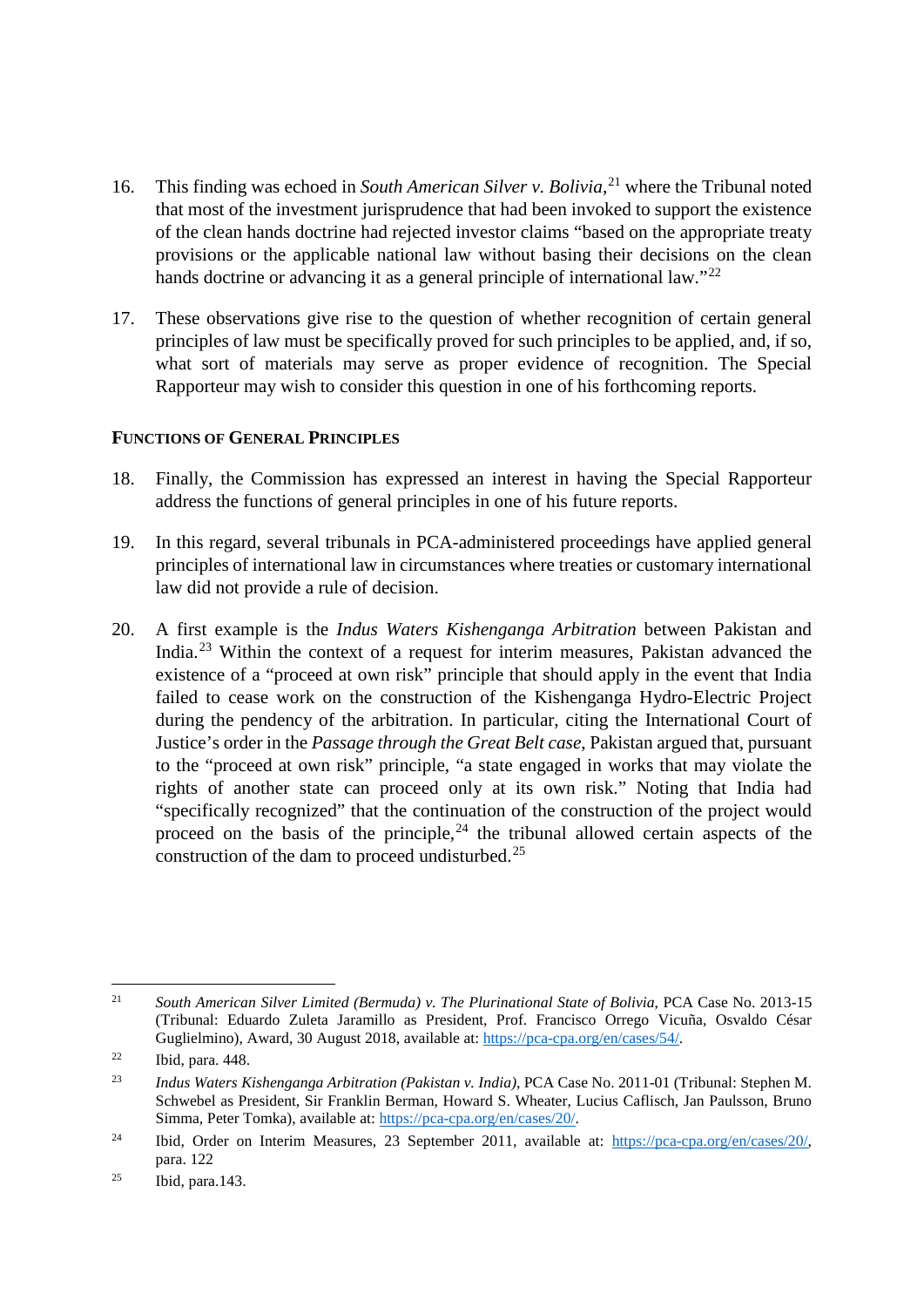- 21. Another example can be found in the boundary arbitration between Republic of Croatia and the Republic of Slovenia.<sup>[26](#page-5-0)</sup> The tribunal noted the parties' agreement that the land boundary was not disputed in segments where each State's cadastral limits under municipal law were aligned, and thus determined that the aligned limits constituted the boundary.[27](#page-5-1) It did so on the basis that "it is well-established in international law that tribunals should presume, in the absence of evidence to the contrary, that States act consistently with their legal obligations, and that steps that have been taken, and instruments that have been adopted by States are consistent with those obligations. This is sometimes expressed in the Latin maxim *omnia praesumuntur rite esse acta*: all acts are presumed to have been duly done."[28](#page-5-2)
- 22. In the PCA case of *Venezuela US, S.R.L. (Barbados) v. The Bolivarian Republic of Venezuela*, the tribunal was faced with the issue of whether to apply and enforce a mostfavoured-nation clause in the relevant treaty allowing its application to investor-State dispute settlement. The Tribunal stated in its interim award that it had "no other choice than to apply and enforce the [disputed Treaty] provisions in accordance with their terms pursuant to the principle of *pacta sunt servanda*."[29](#page-5-3)
- 23. In the *Chagos Marine Protected Area Arbitration (Mauritius v. United Kingdom)*, the tribunal noted that estoppel, as a "general principle of law", "does not distinguish between representations as to existing facts and those regarding promises of future action or declarations of law".<sup>[30](#page-5-4)</sup> It explained that estoppel came into play in the "grey area of representations and commitments whose original legal intent may be ambiguous or obscure, but which, in light of the reliance placed upon them, warrant recognition in international law". [31](#page-5-5)
- 24. Aside from the gap-filling function of general principles of law, PCA tribunals have also considered whether specific obligations for States arise from some of these principles.

<span id="page-5-0"></span><sup>&</sup>lt;sup>26</sup> *Arbitration between the Republic of Croatia and the Republic of Slovenia*, PCA Case No. 2012-04, (Tribunal: Gilbert Guillaume as President, Rolf Einar Fife, Prof. Vaughan Lowe QC, Nicolas Michel, Bruno Simma), Final Award, 29 June 2017, available at: [https://pca-cpa.org/en/cases/3/.](https://pca-cpa.org/en/cases/3/) <u>.</u>

<span id="page-5-1"></span> $^{27}$  Ibid, para. 350.

<span id="page-5-2"></span><sup>28</sup> Ibid, para 347; see also *1. Chevron Corporation and 2. Texaco Petroleum Company v. The Republic of Ecuador*, PCA Case No. 2009-23 (Tribunal: Mr. V.V. Veeder QC as President; Dr. Horacio Grigera Naón; Prof. Vaughan Lowe QC), Second Partial Award on Track II of 30 August 2018, available at [https://pca-cpa.org/en/cases/49/,](https://pca-cpa.org/en/cases/49/) para. 8.41.

<span id="page-5-3"></span><sup>&</sup>lt;sup>29</sup> *Venezuela US, S.R.L. (Barbados) v. The Bolivarian Republic of Venezuela*, PCA Case No. 2013-14 (Peter Tomka as President, L. Yves Fortier, Marcelo Kohen), Interim Award, 26 July 2016, available at: [https://pca-cpa.org/en/cases/136/,](https://pca-cpa.org/en/cases/136/) para. 102.

<span id="page-5-4"></span><sup>30</sup> *Chagos Marine Protected Area Arbitration (Mauritius v. United Kingdom)*, PCA Case No. 2011-03 (Tribunal: Ivan Shearer, Sir Christopher Greenwood, Albert Hoffman, James Kateka, Rüdiger Wolfrum), Award, 18 March 2015, available at[: https://pca-cpa.org/en/cases/11/,](https://pca-cpa.org/en/cases/11/) para. 437.

<span id="page-5-5"></span><sup>31</sup> Ibid, para. 446.